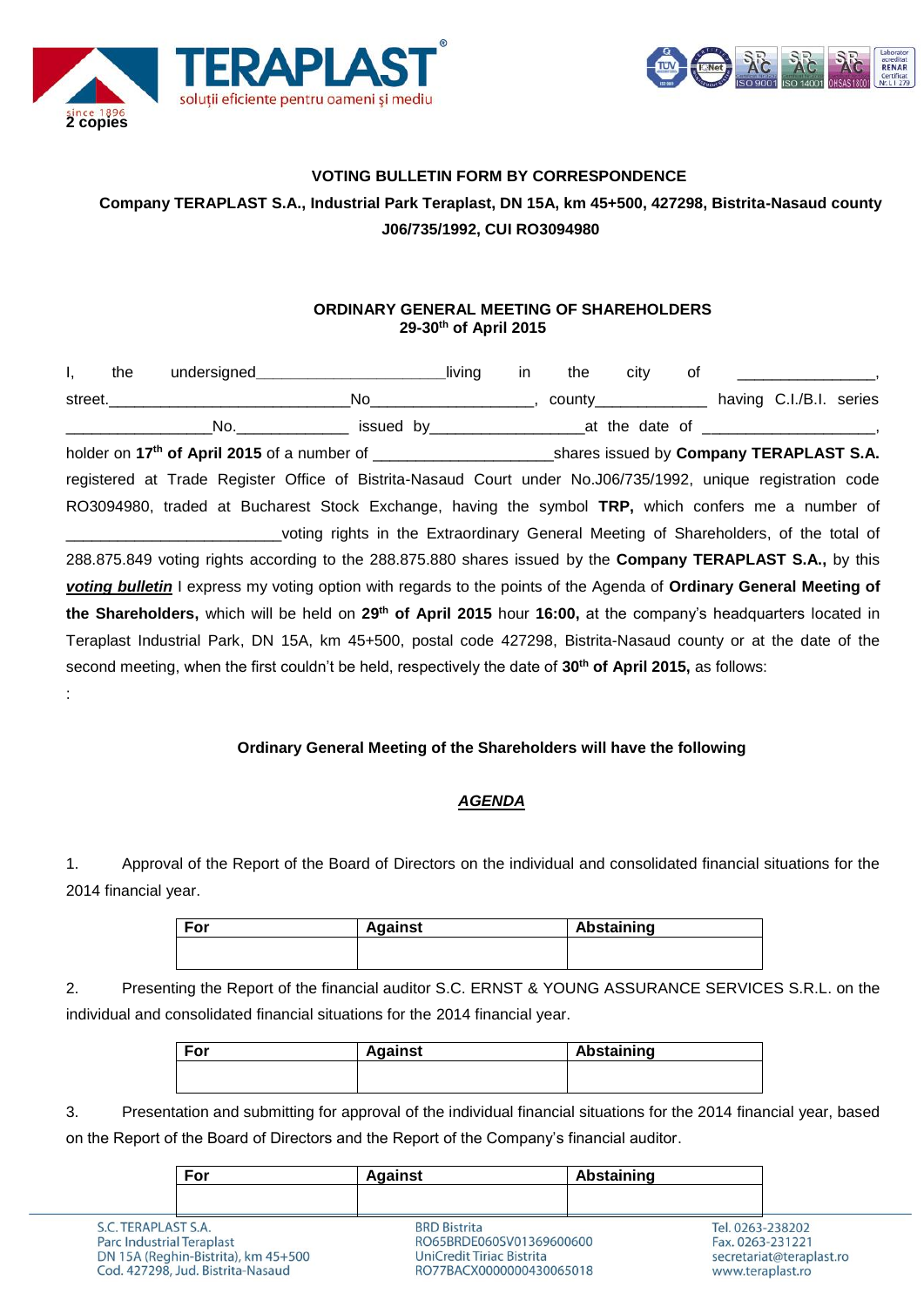



4. Distribution of the net profit for the 2014 financial year according to legl provisions. The Board of Directors proposes that the net profit for the 2014 financial year is to be distributed for the set up of legal reserve and the difference to be distributed as retained earnings.

| For | <b>Against</b> | Abstaining |
|-----|----------------|------------|
|     |                |            |

5. Presentation and submitting for approval of the consolidated financial situations for the 2014 financial year, according to the Report of the Board of Directors and the Report of the Company's financial auditor.

| For | <b>Against</b> | Abstaining |
|-----|----------------|------------|
|     |                |            |
|     |                |            |

6. Discharge of the Company's Board of Directors for the 2014 financial year.

| <b>Against</b> | Abstaining |
|----------------|------------|
|                |            |
|                |            |

7. Presentation and submitting for approval of the Budget of Revenues and Expenses for the 2015 financial year.

| For | <b>Against</b> | Abstaining |
|-----|----------------|------------|
|     |                |            |
|     |                |            |

8. Presentation and submitting for approval of the Investment Program for the 2015 financial year.

| For | <b>Against</b> | Abstaining |
|-----|----------------|------------|
|     |                |            |
|     |                |            |

9. Establishing the remuneration level of the members of the Board of Directors for 2015.

| For | <b>Against</b> | Abstaining |
|-----|----------------|------------|
|     |                |            |

10. Establishing the registration date which serves to identify the shareholders who will be affected by the decisions adopted by the General Ordinary Meeting of Shareholders. The date proposed by the Board of Directors is 20th of May 2015.

| For | <b>Against</b> | Abstaining |
|-----|----------------|------------|
|     |                |            |

11. Approval of the date of 19th of May 2015 as **"ex date"**, respectively the date previous to the registration date when the financial instruments, subject of the decision of the corporate bodies, are transacted without the rights resulting from such decision, pursuant to art. 2 letter f) of Regulation No. 6/2009 regarding the exercise of certain rights of the shareholders within the general assemblies of the trading companies, amended and completed by Regulation no. 13/2014 regarding the amendment and completion of certain regulations issued by the Security National Board (herein referred to as **Regulation CNVM No. 6/2009**).

| For | <b>Against</b> | <b>Abstaining</b> |
|-----|----------------|-------------------|
|     |                |                   |
|     |                |                   |

12. Mandating the Chairman of the Board of Directors to sign for and on behalf of all shareholders present at the

assembly, the Decision of the Ordinary General Meeting of the Shareholders.

**BRD Bistrita** RO65BRDE060SV01369600600 **UniCredit Tiriac Bistrita** RO77BACX0000000430065018